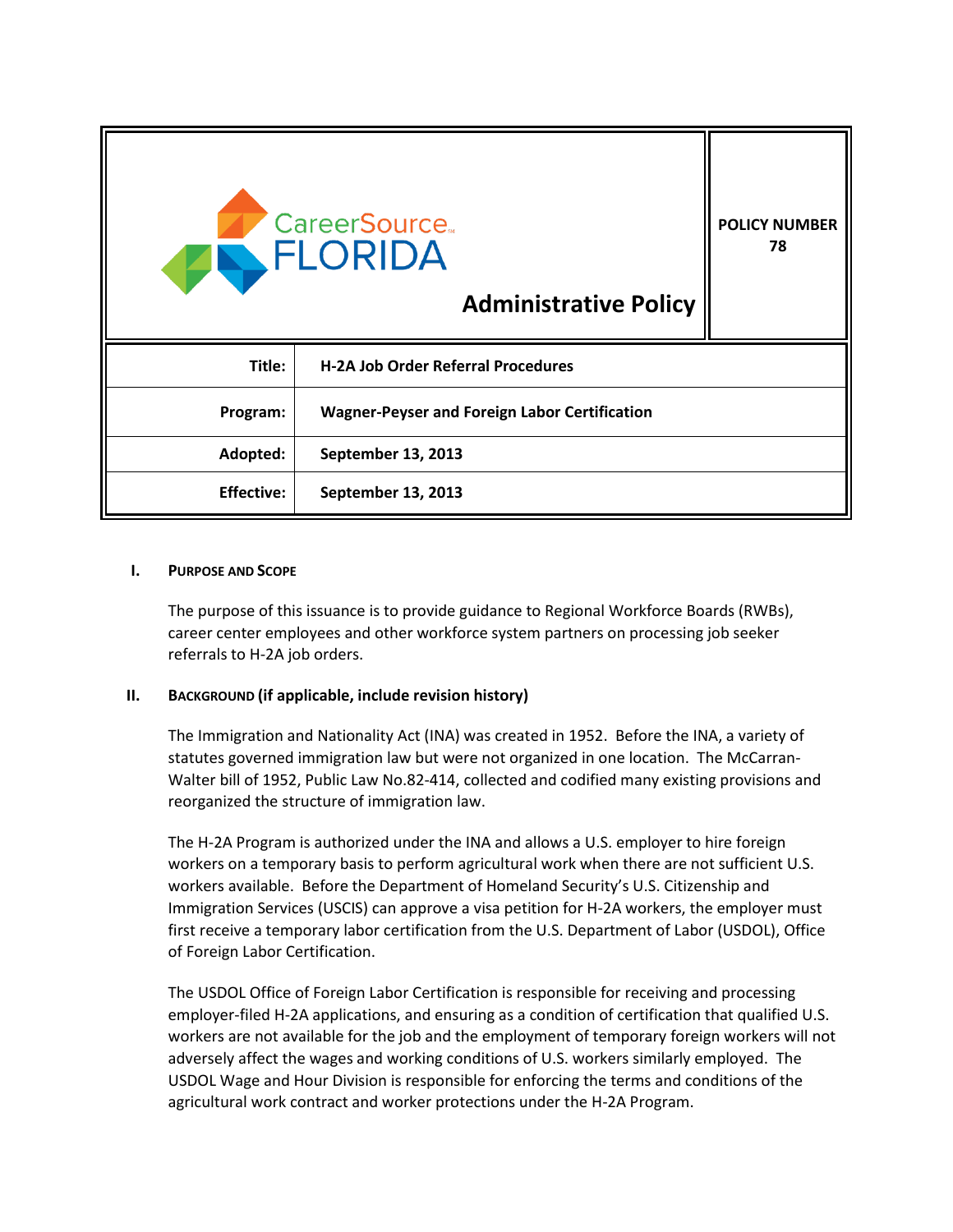Federal regulations at 20 CFR 655 Subpart B and 29 CFR 501 provide complete and definitive information regarding program requirements.

The Department of Economic Opportunity (DEO) works in conjunction with the USDOL Office of Foreign Labor Certification, National Processing Center in Chicago, to assist with the processing of temporary labor certifications to Florida employers who participate in the H-2A Certification for Temporary Agricultural Workers.

The H-2A Program services provided by DEO to employers include:

- Receiving and reviewing the ETA Form 790 Agricultural and Food Processing Clearance Order applications and supporting documentation for intrastate clearance.
- Posting job orders in Employ Florida Marketplace (EFM).
- Conducting agricultural surveys of prevailing wage and employer practices.
- Conducting pre-occupancy housing inspections of employer-owned housing.
- Providing technical assistance and training.

## **III. AUTHORITY**

[Immigration and Nationality Act](http://www.uscis.gov/portal/site/uscis/menuitem.eb1d4c2a3e5b9ac89243c6a7543f6d1a/?vgnextoid=f3829c7755cb9010VgnVCM10000045f3d6a1RCRD&vgnextchannel=f3829c7755cb9010VgnVCM10000045f3d6a1RCRD) [United States Department of Labor](http://www.foreignlaborcert.doleta.gov/h-2a.cfm) [Department of Economic Opportunity](http://www.floridajobs.org/office-directory/division-of-workforce-services/workforce-programs/alien-labor-certification-programs) [20 CFR 655 Temporary Employment of Foreign Workers in the United States](http://www.ecfr.gov/cgi-bin/text-idx?tpl=/ecfrbrowse/Title20/20cfr655_main_02.tpl) [20 CFR 653 Subpart F Agricultural Clearance Order Activity](http://www.ecfr.gov/cgi-bin/text-idx?c=ecfr&SID=bab8406833552df6f9294d8944f21bd4&rgn=div6&view=text&node=20:3.0.2.1.24.6&idno=20)

#### **IV. POLICIES AND PROCEDURES**

#### **JOB ORDER MANAGEMENT RESTRICTIONS**

The Foreign Labor Certification Unit within DEO has been designated as the H-2A Program job order manager for Florida, and is the only entity authorized to enter or change an H-2A job order. Changes to job orders requested by employers, Regional Workforce Boards or career centers must be submitted to the DEO Foreign Labor Certification office. DEO will review the request and coordinate with the USDOL Chicago National Processing Center any changes requiring approval by them. Local staff shall not under any circumstances alter an H-2A job order.

## **ACTIVE AND PASSIVE RECRUITMENT AND FIFTY PERCENT DATE**

Active recruitment of workers begins on the date the EFM job order is entered and ends three days before the job start date. During this time, career center staff may refer any U.S. domestic worker (citizen, permanent resident or individual authorized to work in the U.S.).

Passive recruitment of workers begins three days before the job start date and ends on the fifty percent date of the job order. The fifty percent date occurs when one-half of the contract period listed in the ETA 790 has expired, and is used as the job order close date. If an applicant requests a referral to a job order that is in passive recruitment, staff must offer the applicant job referrals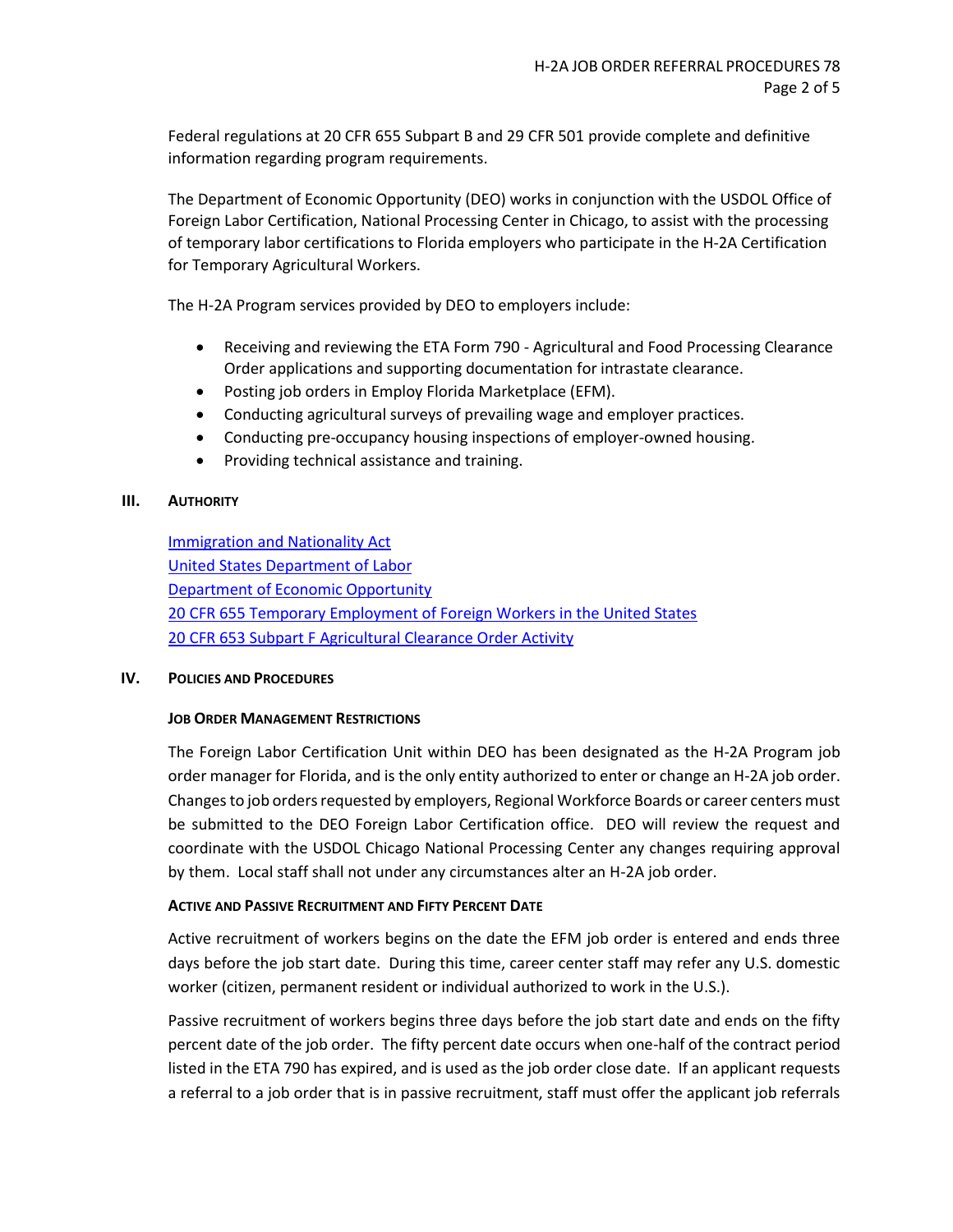to other open job orders, and may refer the worker to the H-2A job order in passive recruitment only if the applicant rejects all other referrals. All recruitment ends on the fifty percent date, when passive recruitment ends.

## **REFERRAL OF WORKERS**

H-2A job orders are suppressed in EFM and therefore require staff assistance. Job seekers cannot self-refer to these job orders. Basic steps to refer job seekers to H-2A Program Job Orders are:

- Interview the applicant and determine if the individual is a migrant or seasonal farmworker (MSFW). Complete the registration steps using the MSFW Desk Aid if it is determined that the applicant is an MSFW.
- Discuss the job description and requirements with the worker to determine if the person is able, available, willing and qualified for the job. For the most part, H-2A jobs require minimal or no prerequisites. However, agricultural labor is physically demanding and the applicant must fully understand the physical demands of the job. The applicant must also be available to work the entire contract period as stated on the ETA 790 form.
- Contact the DEO Foreign Labor Certification office and request the approved ETA 790 Agricultural and Food Processing Clearance Order, if not previously provided by DEO. The ETA 790 is provided to each MSFW significant career center and to the Center located closest to the work site.
- If a job seeker requests a referral to an H-2A job in another state and the job order is not listed in EFM, contact the DEO Foreign Labor Certification office for further information. Do not deny the job seeker the referral. DEO will obtain the approved ETA 790 from the order-holding state and will enter the job order in EFM for the referral to be made.
- Have the interested applicant read the ETA 790, or read it to them if they are unable to read on their own, to insure the applicant is fully aware of the terms and conditions of employment.
- Follow the referral instructions in the job order if the applicant meets the requirements of the job and desires a referral. Most referrals require arranging a telephone interview with the employer. Record the referral in EFM at the time contact was made or attempted with the employer. Document the referral with appropriate case notes.
- Provide each referred applicant a copy of the ETA 790 if offered employment, and a referral results confirmation document so the employer may report the result to the career center. Discuss employee rights and employer assurances with the applicant. Provide the applicant with the toll-free Florida Farmworker Helpline number (800-633- 3572) and information on the Employment Service Complaint System. Inform the applicant to contact the career center one to two weeks prior to the start date of employment to confirm the start date, as weather and crop conditions may impact the actual start of employment.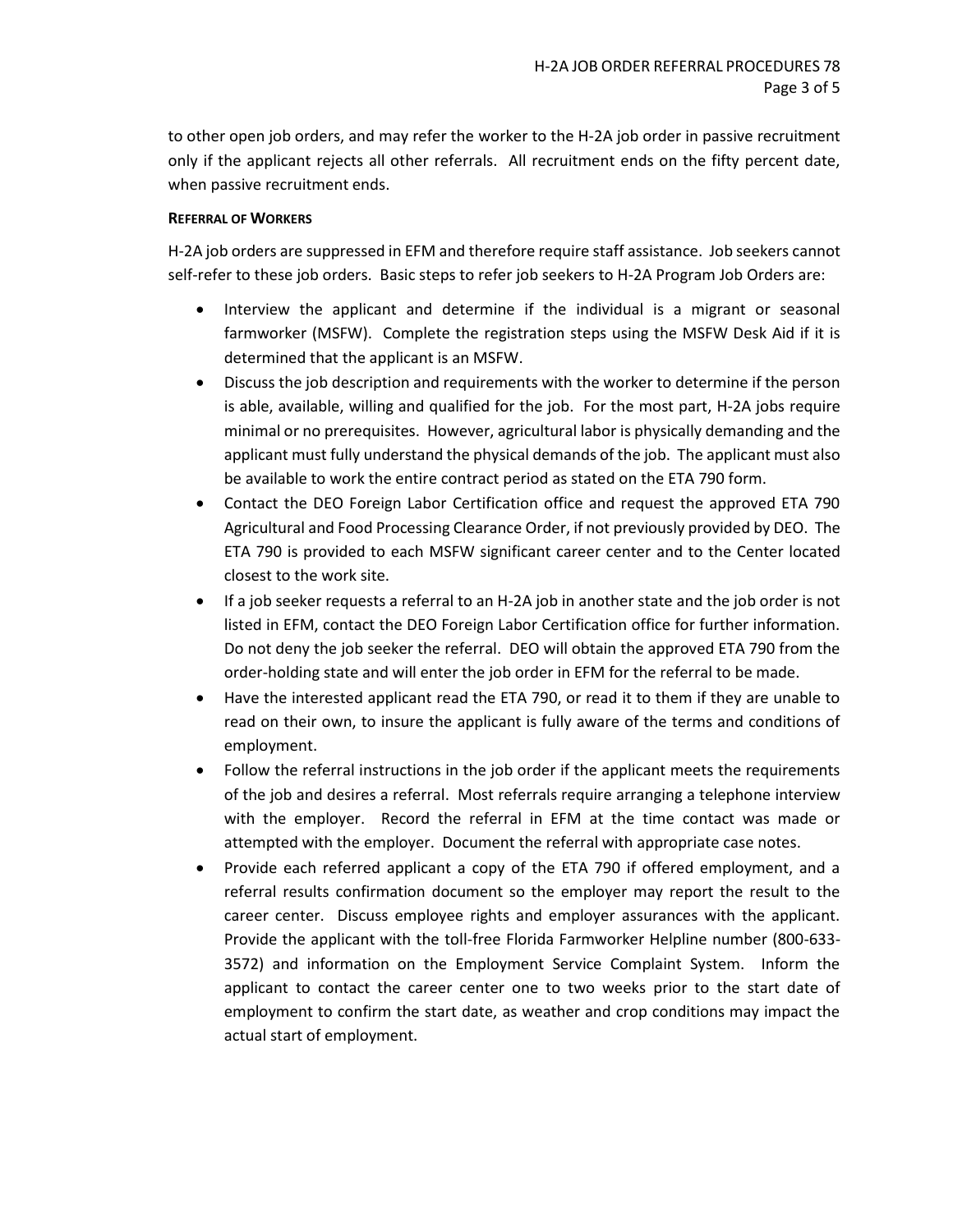#### **REFERRAL METHODS**

The majority of H-2A employers request that the career centers facilitate applicant referrals by arranging telephone interviews with the employer on behalf of the applicant. Prior to termination of the telephone interview, the career center staff should confirm with the employer the decision to hire or not to hire and document with an appropriate case note.

Referral instructions in the ETA 790 and EFM job order may call for:

- Submission of an application provided in the ETA 790.
- Submission of a career center or EFM application or resume by mail, facsimile or e-mail. Some employers will accept e-mail submissions but many do not. Refer to the referral instructions in the job order before using the EFM e-mail option.
- Direct referral of applicants to the employer location for interviews. Career centers must attempt a telephone interview prior to referral if the applicant lives outside a reasonable daily commuting distance of the employer location. H-2A Program regulations require applicant travel at little or no cost to the applicant, unless the employer agrees to reimburse travel, subsistence and lodging expenses of the applicant.

# **CONSIDERATIONS**

If the employer does not answer the telephone when arranging the interview, attempt two or three calls and leave a callback message including the name and telephone number of the career center staff person. Contact the DEO Foreign Labor Certification staff if the employer does not return the call within two work days or if there is no option for voicemail. Document all actions in a case note in EFM.

If authorized in the job order, use an alternate method such as mail, facsimile or e-mail to inform the employer of the applicant and record the referral in EFM and document with a case note.

If the employer does not hire a qualified applicant who meets the minimum qualifications, contact the employer to determine if the failure to hire the applicant was for a legal reason. If the failure to hire was not for a legal reason, attempt informal resolution with the employer to hire the applicant. If the employer continues to refuse to hire, offer the applicant the option to file a complaint under the Employment Service Complaint System and forward the complaint to DEO's Senior Monitor Advocate. If the applicant chooses not to file a complaint, submit an apparent violation report to DEO's Senior Monitor Advocate.

If the employer indicates he/she does not need more workers, local staff should contact the DEO Foreign Labor Certification office for further guidance. The H-2A employer is obligated to hire qualified U.S. domestic workers during active and passive recruitment and is not allowed to close the H-2A job order. The arrival of H-2A Visa workers does not qualify as filling the labor need. If qualified U.S. domestic workers are available for referral to the job order after the arrival of the H-2A Visa Workers then the employer is still obligated to hire the U.S. domestic worker and arrangements need to be made to either transfer the H-2A workers to another H-2A employer with unmet labor needs or returned to their foreign country. Local office staff should report any